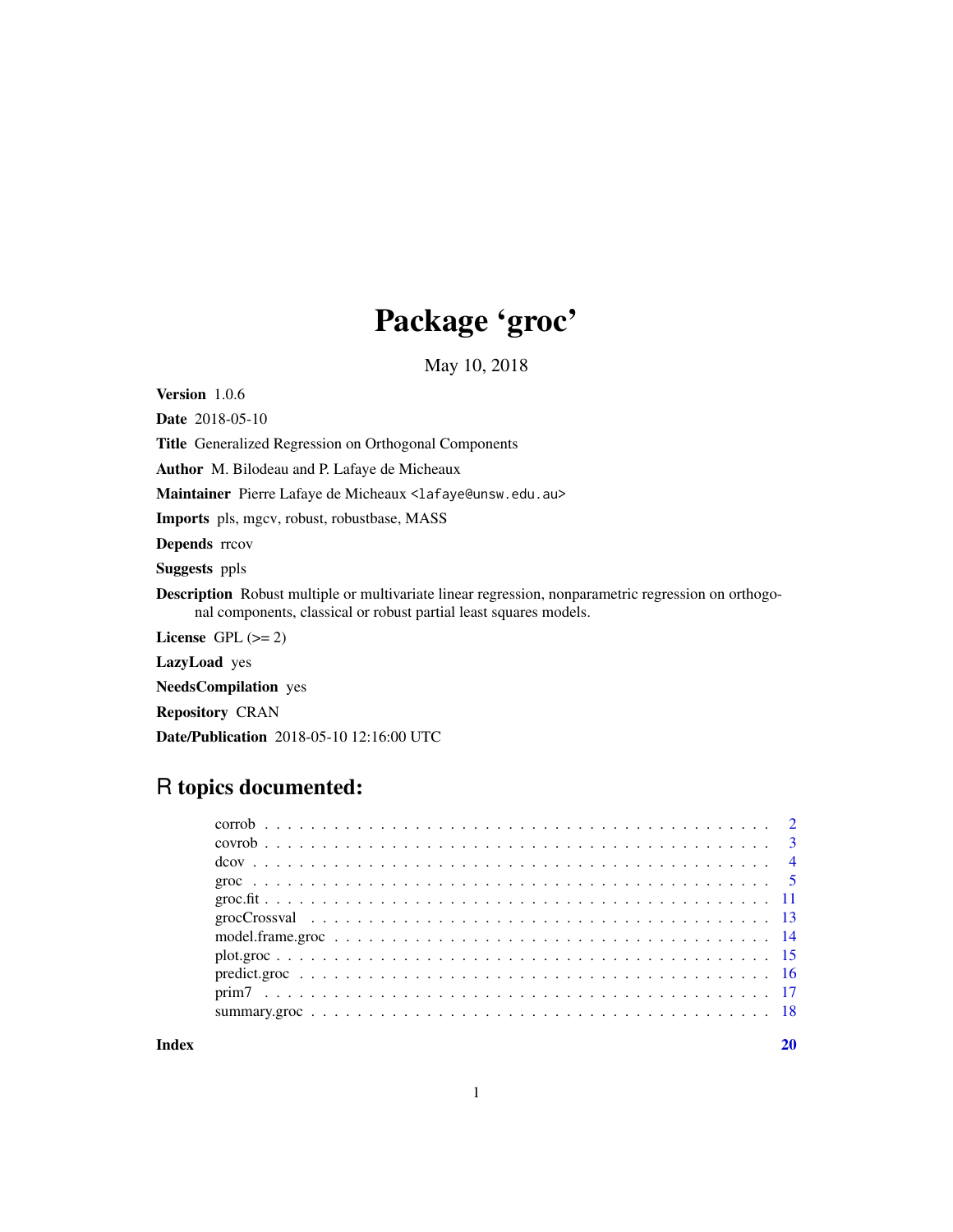<span id="page-1-1"></span><span id="page-1-0"></span>

Compute robust estimates of the correlation between two variables using the Orthogonalized Gnanadesikan-Kettenring pairwise estimator.

#### Usage

corrob(t, u)

# Arguments

|   | a numeric vector containing the data for the fisrt variable.  |
|---|---------------------------------------------------------------|
| u | a numeric vector containing the data for the second variable. |

#### Details

This function uses the [covRob](#page-0-0) function from the robust package.

# Value

Value of the robust correlation.

# Author(s)

Martin Bilodeau (<bilodeau@dms.umontreal.ca>) and Pierre Lafaye de Micheaux (<lafaye@unsw.edu.au>)

# References

Jiahui Wang, Ruben Zamar, Alfio Marazzi, Victor Yohai, Matias Salibian-Barrera, Ricardo Maronna, Eric Zivot, David Rocke, Doug Martin, Martin Maechler and Kjell Konis. (2013). robust: Robust Library. R package version 0.4-11. <https://CRAN.R-project.org/package=robust>

# See Also

[covrob](#page-2-1), [dcov](#page-3-1)

```
data(stackloss)
corrob(stackloss$Air.Flow,stackloss$Water.Temp)
```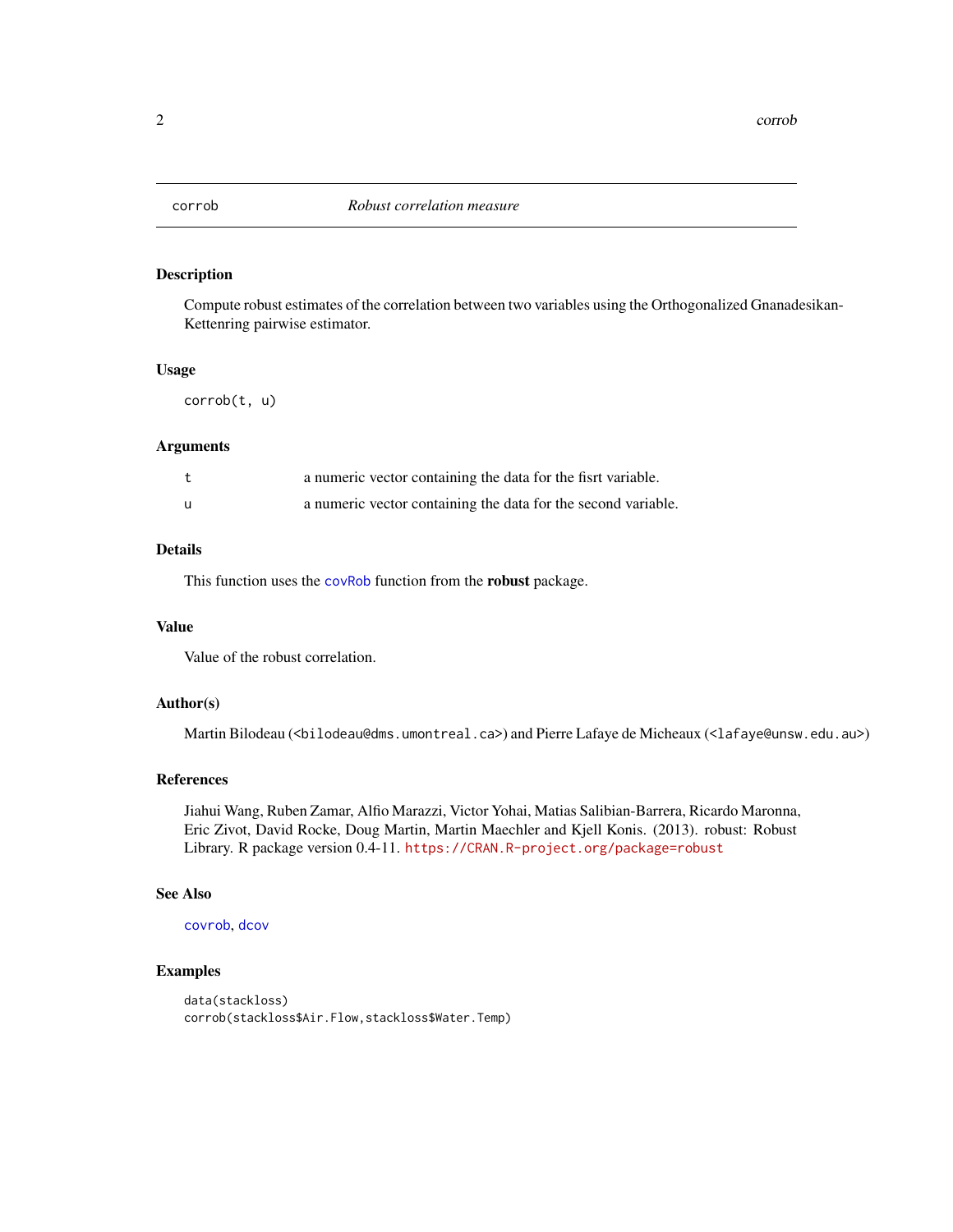<span id="page-2-1"></span><span id="page-2-0"></span>

Compute robust estimates of the covariance between two variables using the robust tau estimate of univariate scale, as proposed by Maronna and Zamar (2002).

#### Usage

```
covrob(t, u)
```
# Arguments

|              | a numeric vector containing the data for the fisrt variable.  |
|--------------|---------------------------------------------------------------|
| $\mathbf{u}$ | a numeric vector containing the data for the second variable. |

# Details

This function uses the [scaleTau2](#page-0-0) function from the robustbase package.

# Value

Value of the robust covariance.

#### Author(s)

Martin Bilodeau (<bilodeau@dms.umontreal.ca>) and Pierre Lafaye de Micheaux (<lafaye@unsw.edu.au>)

#### References

Maronna, R.A. and Zamar, R.H. (2002) Robust estimates of location and dispersion of high-dimensional datasets; *Technometrics* 44(4), 307–317.

### See Also

#### [corrob](#page-1-1), [dcov](#page-3-1)

```
data(stackloss)
covrob(stackloss$Air.Flow,stackloss$Water.Temp)
```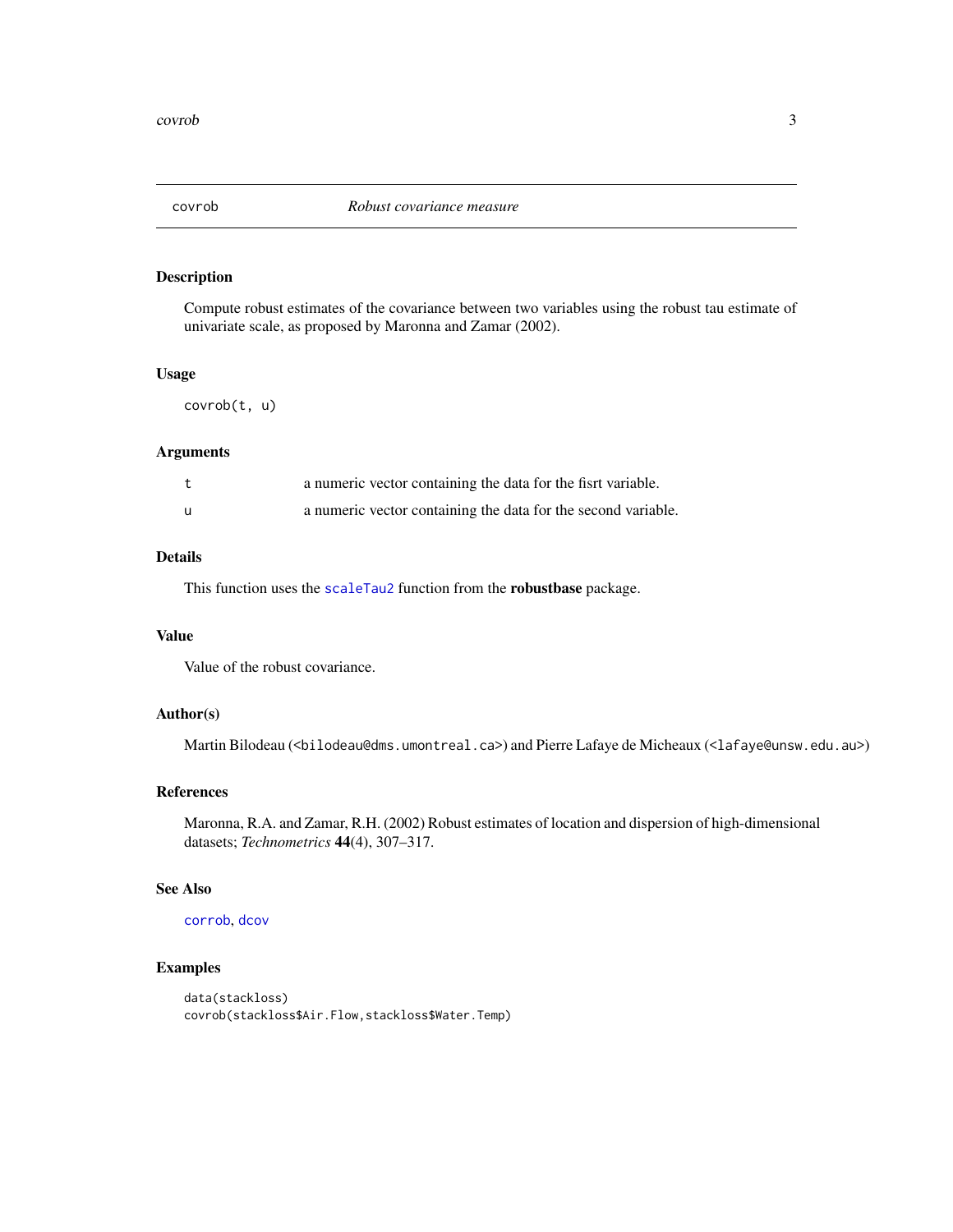<span id="page-3-1"></span><span id="page-3-0"></span>Compute the distance covariance measure of Szekely, Rizzo, and Bakirov (2007) between two samples. Warning: Only valid to compute the distance covariance for two random variables X and Y. This means that X and Y cannot be random Vectors. If this is the case, consider the package energy.

#### Usage

 $dcov(x, y, Cpp = TRUE)$ 

#### Arguments

|     | data of first sample                                                                         |
|-----|----------------------------------------------------------------------------------------------|
|     | data of second sample                                                                        |
| Cpp | logical. If TRUE (the default), computations are performed using a C version of<br>the code. |

# Details

See energy.

# Value

returns the sample distance covariance.

# Author(s)

Martin Bilodeau (<bilodeau@dms.umontreal.ca>) and Pierre Lafaye de Micheaux (<lafaye@unsw.edu.au>)

#### References

Szekely, G.J., Rizzo, M.L., and Bakirov, N.K. (2007), Measuring and Testing Dependence by Correlation of Distances, *Annals of Statistics*, Vol. 35 No. 6, pp. 2769-2794. <http://dx.doi.org/10.1214/009053607000000505>

# See Also

[covrob](#page-2-1), [corrob](#page-1-1)

```
data(stackloss)
dcov(stackloss$Air.Flow,stackloss$Water.Temp)
```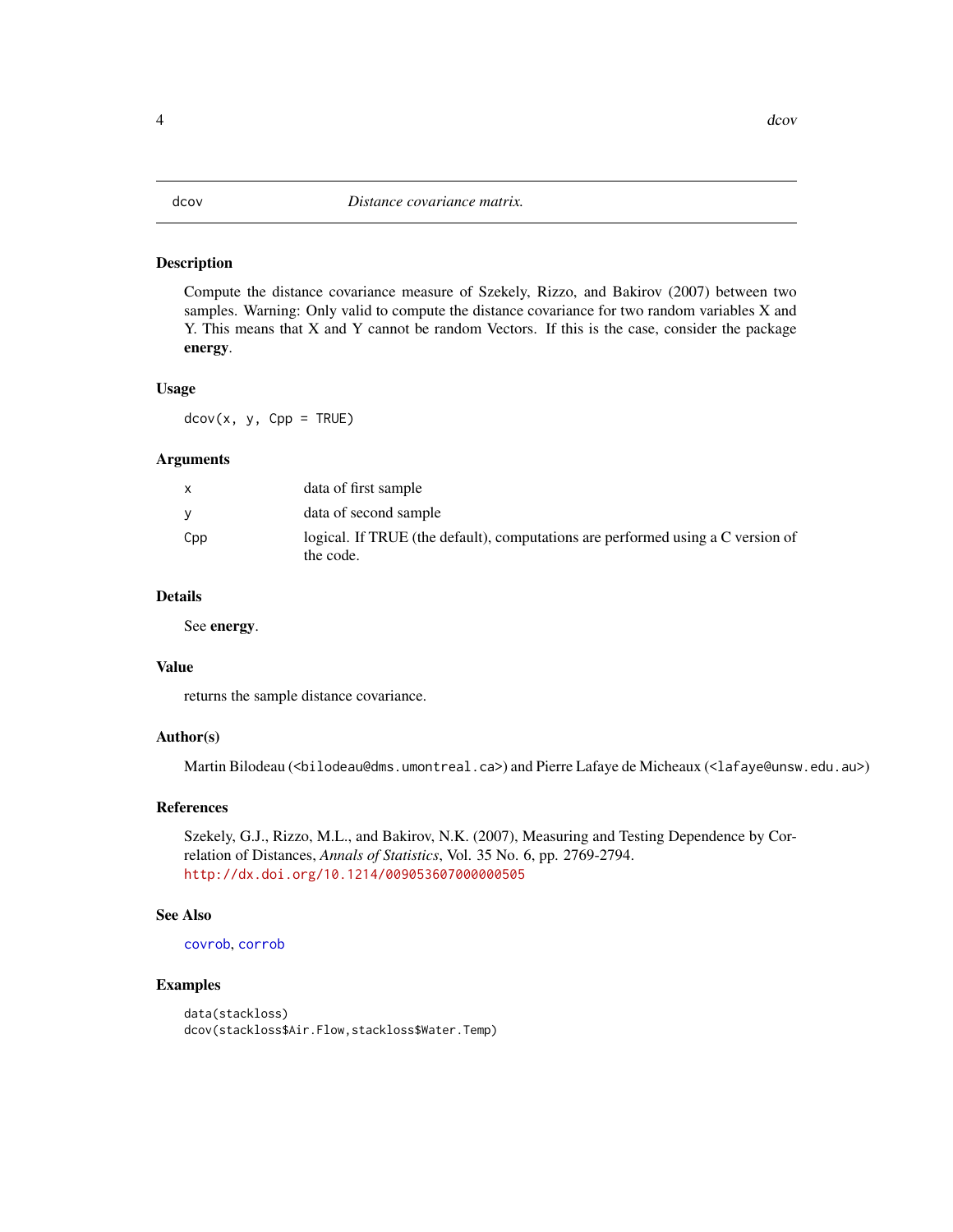<span id="page-4-1"></span><span id="page-4-0"></span>

Generalized regression on orthogonal components.

# Usage

```
## Default S3 method:
groc(formula, ncomp, data, subset, na.action, plsrob =
                FALSE, method = c("lm", "lo", "s", "lts"), D = NULL,gamma = 0.75, Nc = 10, Ng = 20, scale = FALSE, Cpp =
                TRUE, model = TRUE, x = FALSE, y = FALSE, sp = NULL, ...)
groc(...)
```
# Arguments

| formula   | a model formula. Most of the 1m formula constructs are supported. See below.                                                                                                                                                                                                          |
|-----------|---------------------------------------------------------------------------------------------------------------------------------------------------------------------------------------------------------------------------------------------------------------------------------------|
| ncomp     | the number of components (orthogonal components) to include in the model.                                                                                                                                                                                                             |
| data      | an optional data frame with the data to fit the model from.                                                                                                                                                                                                                           |
| subset    | an optional vector specifying a subset of observations to be used in the fitting<br>process.                                                                                                                                                                                          |
| na.action | a function which indicates what should happen when the data contain missing<br>values.                                                                                                                                                                                                |
| plsrob    | logical. If TRUE, we use the D=covrob measure of dependence with the least<br>trimmed squares method="lts".                                                                                                                                                                           |
| method    | character giving the name of the method to use. The user can supply his own<br>function. The methods available are linear models, "lm", local polynomials,<br>"lo", smoothing splines, "s", and least trimmed squares, "lts".                                                         |
| D         | function with two arguments, each one being a vector, which measures the de-<br>pendence between two variables using n observations from them. If NULL, the<br>covariance measure will be used. The user can supply his own function.                                                 |
| gamma     | parameter used with the option plsrob=TRUE. It defines the quantile used to<br>compute the "Its" regression. The default gamma=0.75 gives a breakdown of<br>25% for a good compromise between robustness and efficiency. The value<br>gamma=0.5 gives the maximal breakdown of 50%.   |
| Nc        | Integer, Number of cycles in the grid algorithm.                                                                                                                                                                                                                                      |
| Ng        | Integer, Number of points for the grid in the grid algorithm.                                                                                                                                                                                                                         |
| scale     | Logical, Should we scale the data.                                                                                                                                                                                                                                                    |
| Cpp       | Logical, if TRUE this function will use a $C++$ implementation of the grid algo-<br>rithm. The FALSE value should not be used, unless to get a better understanding<br>of the grid algorithm or to compare the speed of computation between R and<br>$C++$ versions of this algorithm |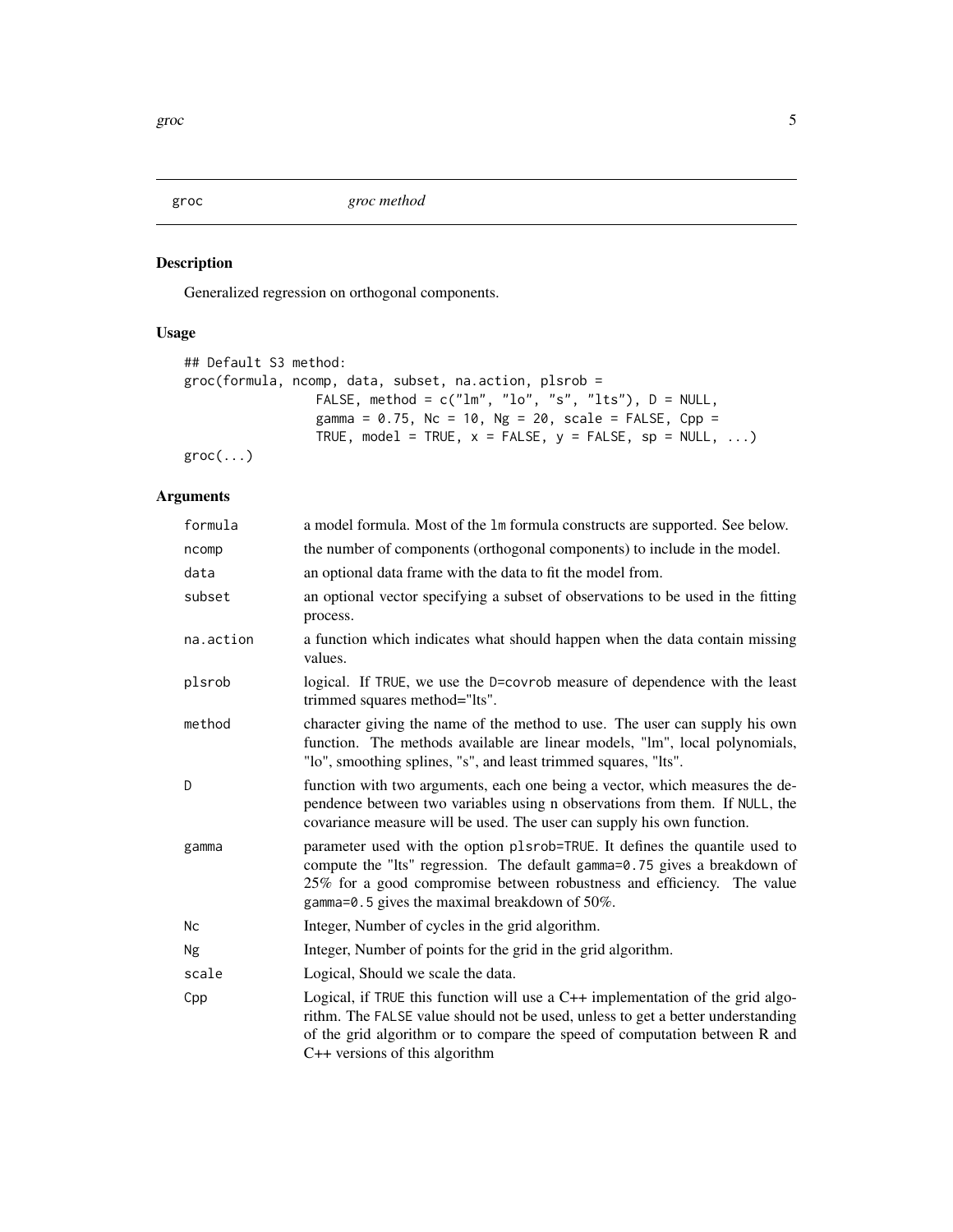| model    | a logical. If TRUE, the model frame is returned.                                                                                                                                                                                                                                                                                                                                                                            |
|----------|-----------------------------------------------------------------------------------------------------------------------------------------------------------------------------------------------------------------------------------------------------------------------------------------------------------------------------------------------------------------------------------------------------------------------------|
| x        | a logical. If TRUE, the model matrix is returned.                                                                                                                                                                                                                                                                                                                                                                           |
| у        | a logical. If TRUE, the response is returned.                                                                                                                                                                                                                                                                                                                                                                               |
| sp       | A vector of smoothing parameters can be provided here. Smoothing parameters<br>must be supplied in the order that the smooth terms appear in the model formula.<br>Negative elements indicate that the parameter should be estimated, and hence<br>a mixture of fixed and estimated parameters is possible. 'length(sp)' should<br>be equal to 'ncomp' and corresponds to the number of underlying smoothing<br>parameters. |
| $\cdots$ | further arguments to be passed to or from methods.                                                                                                                                                                                                                                                                                                                                                                          |

# Value

| Y             | vector or matrix of responses.                                                                                                                                                                                    |
|---------------|-------------------------------------------------------------------------------------------------------------------------------------------------------------------------------------------------------------------|
| fitted.values | an array of fitted values.                                                                                                                                                                                        |
| residuals     | residuals                                                                                                                                                                                                         |
| Τ             | a matrix of orthogonal components (scores). Each column corresponds to a<br>component.                                                                                                                            |
| R             | a matrix of directions (loadings). Each column is a direction used to obtain the<br>corresponding component (scores).                                                                                             |
| Gobjects      | contain the objects produced by the fit of the responses on the orthogonal com-<br>ponents.                                                                                                                       |
| Hobjects      | contain the objects produced by the "lts" fit of each deflated predictors on the<br>orthogonal components. Hobjects are produced when plsrob=TRUE.                                                                |
| B             | matrix of coefficients produced by the "lm" fit of each deflated predictors on the<br>last component. B is produced when plsrob=FALSE.                                                                            |
| Xmeans        | a vector of means of the X variables.                                                                                                                                                                             |
| Ymeans        | a vector of means of the Y variables.                                                                                                                                                                             |
| D             | Dependence measure used.                                                                                                                                                                                          |
| V             | a matrix whose columns contain the right singular vectors of the data. Com-<br>puted in the preprocessing to principal component scores when the number of<br>observations is less than the number of predictors. |
| dnnames       | dimnames of 'fitted.values'                                                                                                                                                                                       |
| ncomp         | the number of components used in the modelling.                                                                                                                                                                   |
| method        | the method used.                                                                                                                                                                                                  |
| scale         | Logical. TRUE if the responses have been scaled.                                                                                                                                                                  |
| call          | the function call.                                                                                                                                                                                                |
| terms         | the model terms.                                                                                                                                                                                                  |
| plsrob        | Logical. If plsrob=TRUE, a robust partial least squares fit.                                                                                                                                                      |
| mode1         | if model=TRUE, the model frame.                                                                                                                                                                                   |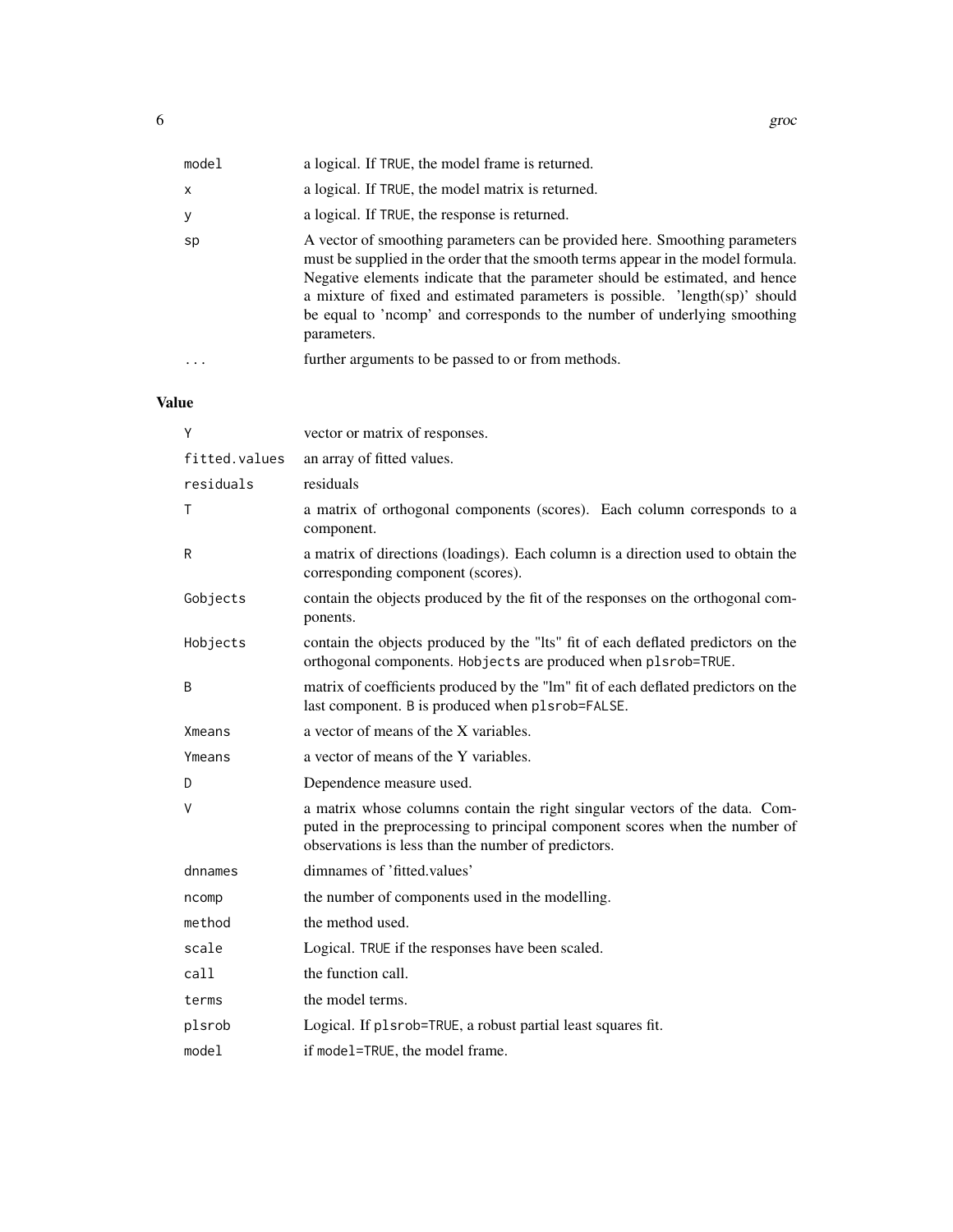#### groc to the contract of the contract of the contract of the contract of the contract of the contract of the contract of the contract of the contract of the contract of the contract of the contract of the contract of the co

#### Author(s)

Martin Bilodeau (<bilodeau@dms.umontreal.ca>) and Pierre Lafaye de Micheaux (<lafaye@unsw.edu.au>) and Smail Mahdi (<smail.mahdi@cavehill.uwi.edu>)

#### References

Martin Bilodeau, Pierre Lafaye de Micheaux, Smail Mahdi (2015), The R Package groc for Generalized Regression on Orthogonal Components, *Journal of Statistical Software*, 65(1), 1-29, <http://www.jstatsoft.org/v65/i01/>

#### Examples

```
## Not run:
library(MASS)
########################
# Codes for Example 1 #
########################
require("groc")
data("wood")
out <- groc(y ~ x1 + x2 + x3 + x4 + x5, ncomp = 1, data = wood,
             D = corrob, method = "lts")
corrob(wood$y, fitted(out)) ^ 2
plot(out)
########################
# Codes for Example 2 #
########################
data("trees")
out \leq groc(Volume \sim Height + Girth, ncomp = 1, D = spearman,
             method = "s", data = trees)
cor(trees$Volume, fitted(out)) ^ 2
plot(out$T, trees$Volume, xlab = "First component",
     ylab = "Volume", pch = 20)lines(sort(out$T), fitted(out)[order(out$T)])
out <- boxcox(Volume ~ Height + Girth, data = trees,
              lambda = seq(-0.5, 0.5, length = 100), plotit = FALSE)lambda <- out$x[which.max(out$y)]
out <- lm(Volume ^ lambda ~ Height + Girth, data = trees)
cor(trees$Volume, fitted(out)^(1/lambda)) ^ 2
########################
# Codes for Example 3 #
########################
data("wood")
plsr.out <- plsr(y \sim x1 + x2 + x3 + x4 + x5, data = wood)
groc.out <- \text{grec}(y \sim x1 + x2 + x3 + x4 + x5, \text{ data} = \text{wood})
```

```
apply(abs((fitted(plsr.out) - fitted(groc.out)) /
         fitted(plsr.out)), 3, max) * 100
```
#### ########################

# Codes for Example 4 #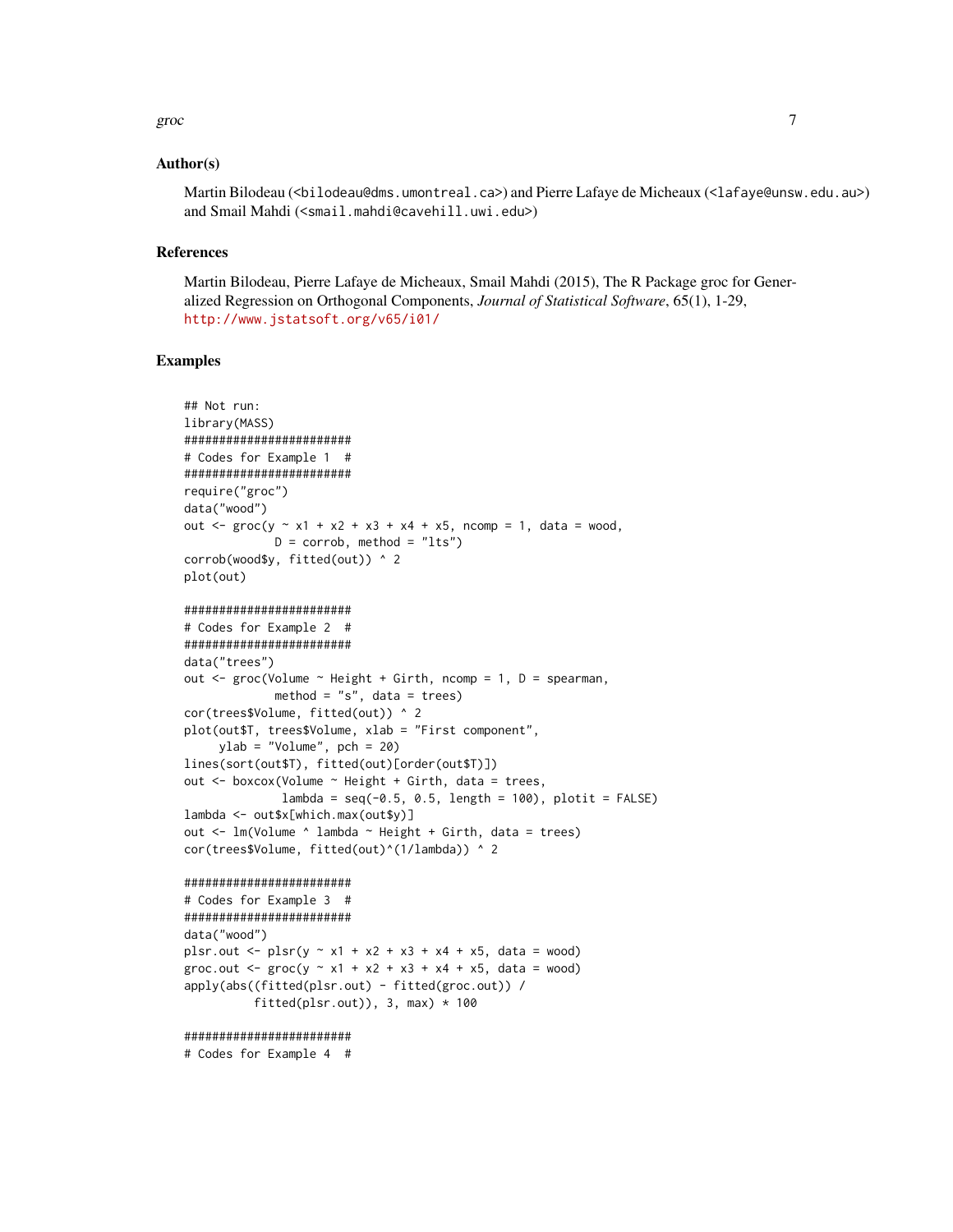```
########################
set.seed(1)
n <- 200
x1 <- runif(n, -1, 1)
x2 \le runif(n, -1, 1)
y \le -x1 \times x2 + \text{norm}(n, 0, \text{sqrt}(.04))data \le data.frame(x1 = x1, x2 = x2, y = y)
plsr.out \leq plsr(y \sim x1 + x2, data = data)
groc.out <- \text{groc}(y \sim x1 + x2, D = \text{dcov}, \text{method} = "s", \text{data} = \text{data})plsr.v <- crossval(plsr.out, segment.type = "consecutive")
groc.v <- grocCrossval(groc.out, segment.type = "consecutive")
groc.v$validation$PRESS
plsr.v$validation$PRESS
gam.data \leq data.frame(y = y, t1 = groc.out$T[, 1], t2 = groc.out$T[, 2])
gam.out \leq gam(y \leq s(t1) + s(t2), data = gam.data)
par(mfrow = c(1, 2))plot(gam.out)
par(mfrow = c(1, 1))PRESS <- 0
for(i in 1 : 10){
  data.in <- data[-(((i - 1) * 20 + 1) : (i * 20)), ]
  data.out <- data[((i - 1) * 20 + 1) : (i * 20), ]ppr.out <- ppr(y \sim x1 + x2, nterms = 2, optlevel = 3, data = data.in)
  PRESS <- PRESS + sum((predict(ppr.out, newdata = data.out)-data.out$y) ^ 2)
}
PRESS
########################
# Codes for Example 5 #
########################
data("yarn")
dim(yarn$NIR)
n <- nrow(yarn)
system.time(plsr.out \leq plsr(density \sim NIR, ncomp = n - 2, data = yarn))
system.time(groc.out <- groc(density \sim NIR, Nc = 20, ncomp = n - 2, data = yarn))
max(abs((fitted(plsr.out) - fitted(groc.out)) / fitted(plsr.out))) * 100
plsr.v <- crossval(plsr.out, segments = n, trace = FALSE)
plsr.v$validation$PRESS
groc.v <- grocCrossval(groc.out, segments = n, trace = FALSE)
groc.v$validation$PRESS
groc.v$validation$PREMAD
########################
# Codes for Example 6 #
########################
data("prim7")
prim7.out <- \text{groc}(X1 \sim ., \text{ncomp} = 3, D = \text{dcov}, \text{method} = "s", \text{data} = \text{prim7})prim7.out$R
pca <- princomp(~ ., data = as.data.frame(prim7[, -1]))
prim7.pca <- data.frame(X1 = prim7$X1, scores = pca$scores)
prim7.pca.out <- \text{groc}(X1 \sim ., \text{ncomp} = 3, D = \text{dcov}, \text{method} = "s",data = prim7.pca)
pca$loadings
```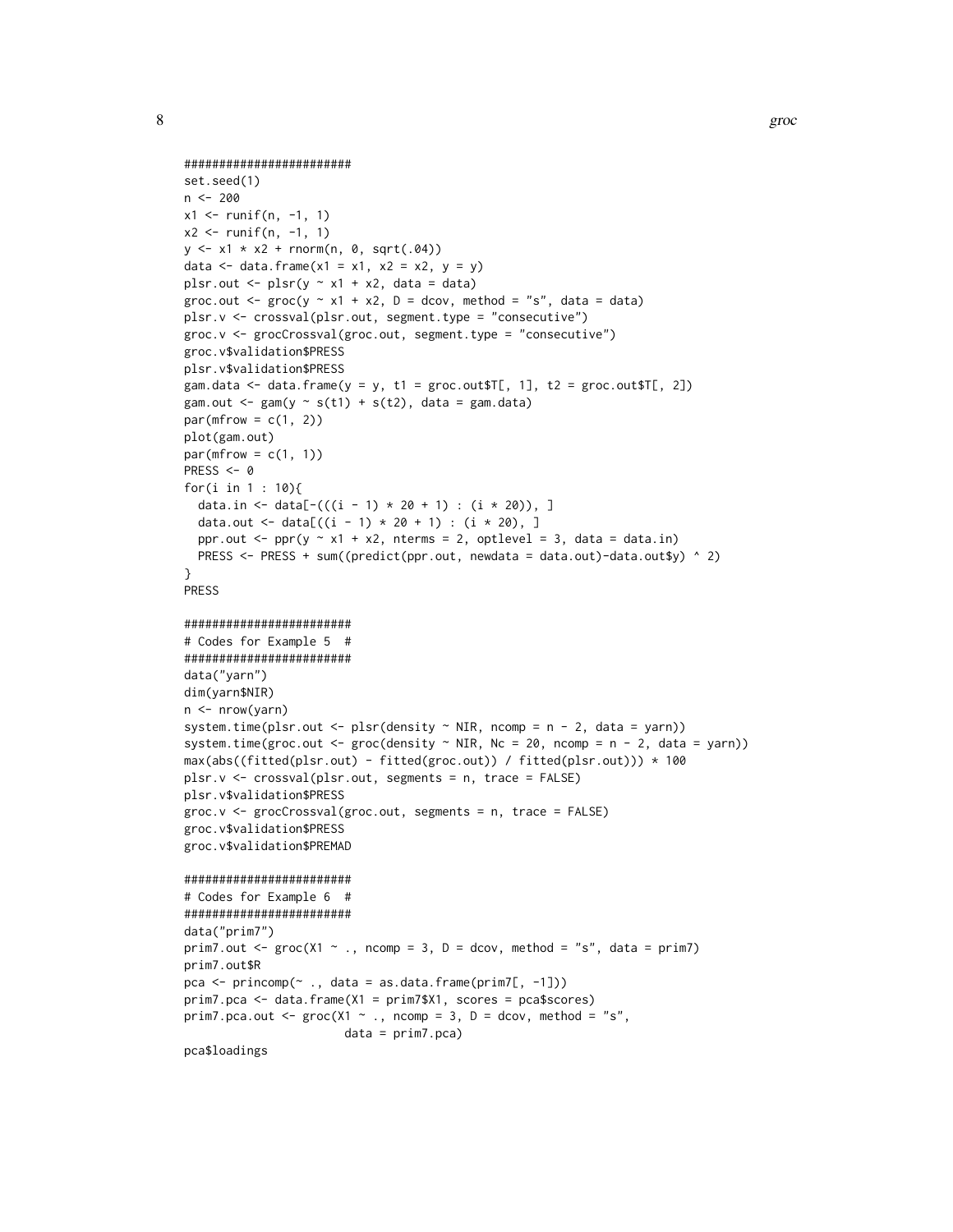```
groc.v <- grocCrossval(prim7.out, segment.type = "consecutive")
groc.v$validation$PRESS
plsr.out \leq plsr(X1 \sim ., ncomp = 3, data = prim7)
plsr.v <- crossval(plsr.out, segment.type = "consecutive")
plsr.v$validation$PRESS
PRESS <- 0
for(i in 1 : 10){
  data.in <- prim7[-(((i - 1) * 50 + 1) : (i * 50)), ]data.out <- prim7[((i - 1) * 50 + 1) : (i * 50),]
  ppr.out \leq ppr(X1 \sim ., nterms = 3, optlevel = 3, data = data.in)
  PRESS <- PRESS + sum((predict(ppr.out, newdata = data.out) - data.out$X1) ^ 2)
}
PRESS
########################
# Codes for Example 7 #
########################
n <- 50 ; B <- 30
mat.cor \le matrix(0, nrow = B, ncol = 3); mat.time \le matrix(0, nrow = B, ncol = 3)
for (i in 1:B) {
X \le matrix(runif(n * 5, -1, 1), ncol = 5)
 A \le matrix(runif(n * 50, -1, 1), nrow = 5)
 y \leftarrow (X[,1] + X[,2])^2 + (X[,1] + 5 * X[,2])^2 + \text{rnorm}(n)X \leftarrow \text{cbind}(X, X)D \le data.frame(X = X, y = y)
 mat.time[i,1] <- system.time(out1 <- plsr(y \sim X, , ncomp = 2, data = D))[1]
 mat.time[i,2] <- system.time(out2 <- ppr(y \sim X, , nterms = 2, data = D))[1]
mat.time[i,3] \le system.time(out3 \le groc(y \le X, D = dcov, method = "s", ncomp = 2, data = D))[1]
mat.cor[i,] <- cor(y, cbind(fitted(out1)[,,2], fitted(out2), fitted(out3)[,,2]))
}
colMeans(mat.cor)
colMeans(mat.time)
########################
# Codes for Example 8 #
########################
data("oliveoil")
n <- nrow(oliveoil)
plsr.out <- plsr(sensory ~ chemical, data = oliveoil, method = "simpls")
groc.out <- groc(sensory ~ chemical, data = oliveoil)
max(abs((fitted(plsr.out) - fitted(groc.out)) / fitted(plsr.out))) * 100
groc.v <- grocCrossval(groc.out, segments = n)
groc.v$validation$PRESS
colMeans(groc.v$validation$PRESS)
Y <- oliveoil$sensory
for (j in 1: \text{ncol}(Y)) print(cor(Y[, j], fitted(groc.out)[, j, 2]))
########################
# Codes for Example 9 #
########################
require("ppls")
data("cookie")
X <- as.matrix(log(cookie[1 : 40, 51 : 651]))
```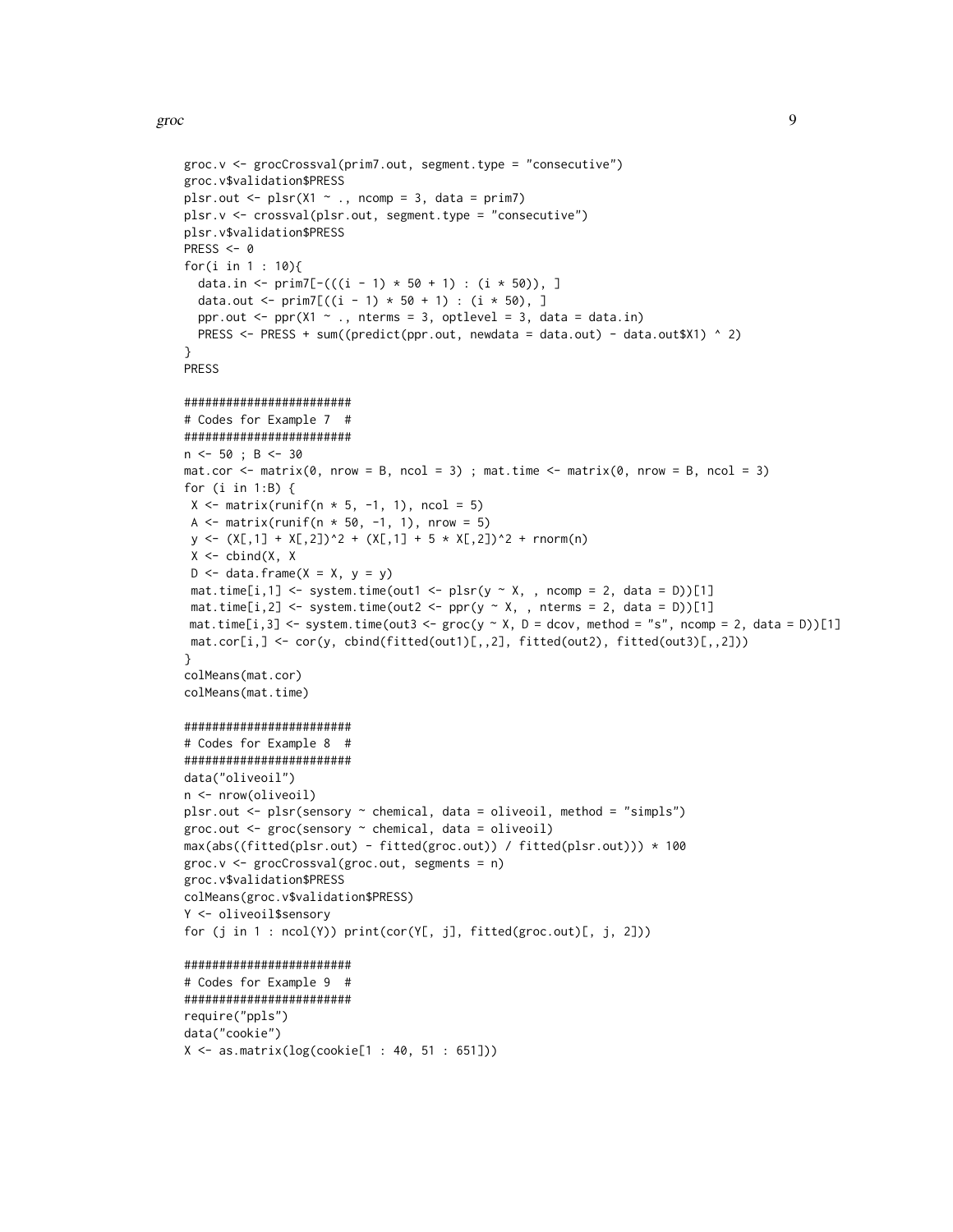```
Y <- as.matrix(cookie[1 : 40, 701 : 704])
X \leq X[\, 2 : 601] - X[\, 1 : 600]data <- data.frame(Y = I(Y), X = I(X))
n <- nrow(data)
q \leftarrow \text{ncol}(Y)xl <- "Wavelength index"
yl <- "First differences of log(1/reflectance)"
matplot(1:ncol(X), t(X), lty = 1, xlab = xl, ylab = yl, type = "l")
out1 <- plsr(Y \sim X, ncomp = n - 2, data = data)cv <- crossval(out1, segments = n)
cv.mean <- colMeans(cv$validation$PRESS)
plot(cv.mean, xlab = "h", ylab = "Average PRESS", pch = 20)
h < -3for (j in 1 : q) print(cor(Y[, j], fitted(out1)[, j, h]))
set.seed(1)
out2 <- \text{groc}(Y \sim X, \text{ncomp} = h, \text{data} = \text{data}, \text{plsrob} = \text{TRUE})for (j in 1 : q) print(corrob(Y[, j], fitted(out2)[, j, h]))
plot(out2)
########################
# Codes for Example 10 #
########################
set.seed(2)
n < -30t1 <- sort(runif(n, -1, 1))
y \le -t1 + \text{norm}(n, \text{mean} = 0, \text{sd} = .05)y[c(14, 15, 16)] \leftarrow y[c(14, 15, 16)] + .5data <- data.frame(x1 = t1, x2 = 2 * t1, x3 = -1.5 * t1, y = y)
out \le groc(y \sim x1 + x2 + x3, ncomp = 1, data = data, plsrob = TRUE)
tau <- scaleTau2(residuals(out), mu.too = TRUE)
std.res <- scale(residuals(out), center = tau[1], scale = tau[2])
index <- which(abs(std.res)>3)
prm.res <- read.table("prmresid.txt")
plot(t1, y, pch = 20)matlines(t1, cbind(t1, fitted(out), y - pm,res), lty = 1 : 3)
legend(.4, -0.5, legend = c("true model","groc", "prm"), lty = 1 : 3)
text(t1[index], y[index], index, cex = .8, pos = 3)
########################
# Codes for Example 11 #
########################
data("pulpfiber")
X <- as.matrix(pulpfiber[, 1:4])
Y <- as.matrix(pulpfiber[, 5:8])
data \leq data.frame(X = I(X), Y = I(Y))
set.seed(55481)
out.rob <- \text{groc}(Y \sim X, \text{ data = data}, \text{ plsrob = TRUE})plot(out.rob, cex = .6)
out.simpls \leq groc(Y \sim X, data = data)
cv.rob <- grocCrossval(out.rob,segment.type = "consecutive")
PREMAD.rob <- cv.rob$validation$PREMAD[,4]
PREMAD.rob
```

```
cv.simpls <- grocCrossval(out.simpls,segment.type = "consecutive")
```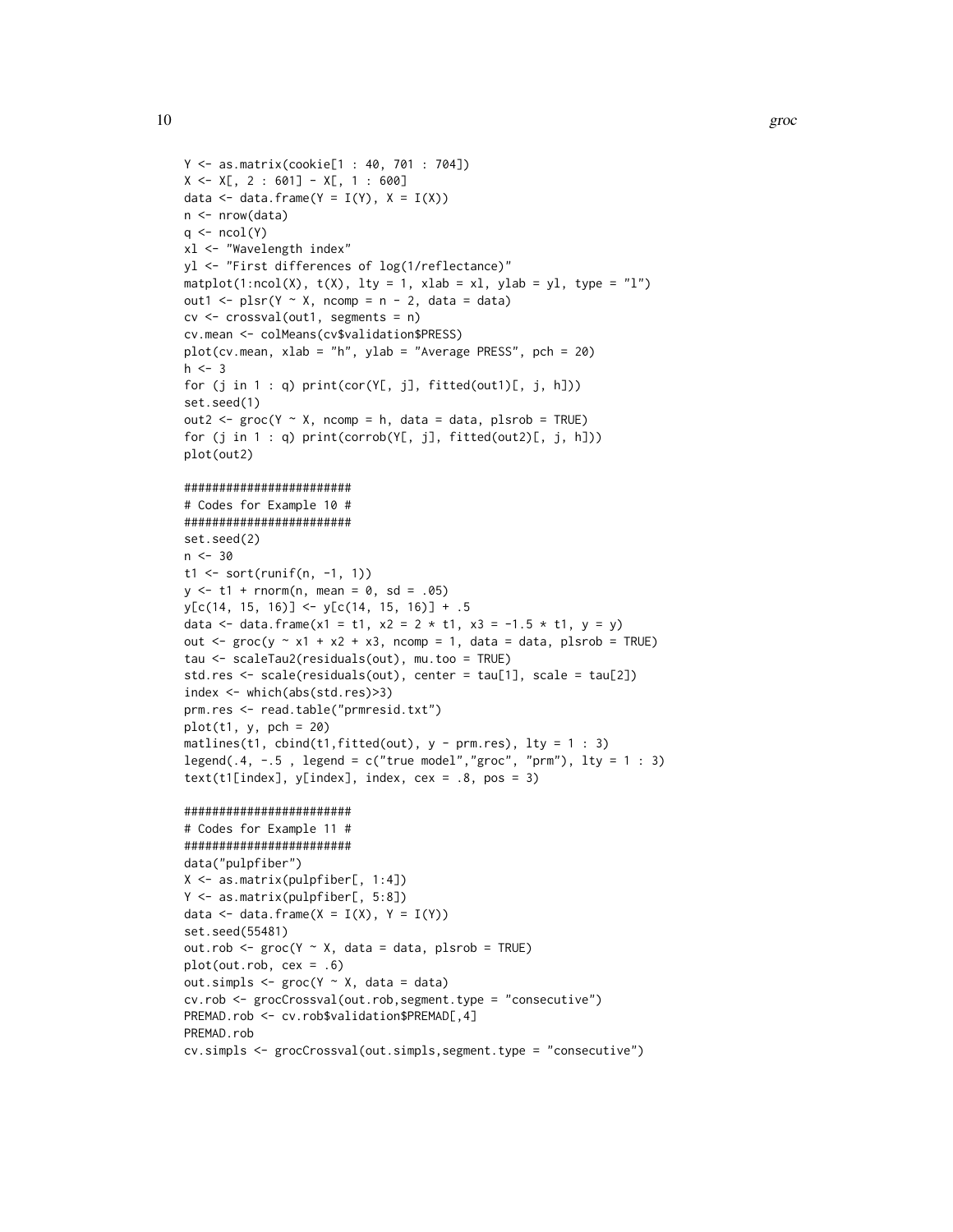#### <span id="page-10-0"></span>groc.fit  $\frac{11}{11}$

```
PREMAD.simpls <- cv.simpls$validation$PREMAD[,4]
PREMAD.simpls
(PREMAD.rob - PREMAD.simpls) / PREMAD.simpls * 100
## End(Not run)
```
# groc.fit *Fitting a groc model*

# Description

Fits a groc model with the grid algorithm.

#### Usage

groc.fit(X, Y, ncomp = min(nrow(X) - 1, ncol(X)),  $D = NULL$ , gamma =  $0.75$ , method = NULL, plsrob = FALSE, Nc = 10, Ng = 20, scale = FALSE, Cpp = TRUE, stripped = FALSE, maxiter = 100,  $sp = NULL, ...$ 

# Arguments

| X        | a matrix of predictors. NAs and Infs are not allowed.                                                                                                                                                    |
|----------|----------------------------------------------------------------------------------------------------------------------------------------------------------------------------------------------------------|
| Y        | a vector or matrix of responses. NAs and Infs are not allowed.                                                                                                                                           |
| ncomp    | the number of components to be used in the modelling.                                                                                                                                                    |
| D        | Dependence measure.                                                                                                                                                                                      |
| gamma    | Used to set the breakdown value when method="1ts".                                                                                                                                                       |
| method   | the method to be used. Currently only 'lm', 'lo', 's', and 'lts'.                                                                                                                                        |
| plsrob   | Logical. If TRUE, the function sets D=covrov and method="1ts" for a robust<br>partial least squares fit.                                                                                                 |
| Nc       | Integer. Number of cycles in the grid algorithm                                                                                                                                                          |
| Ng       | Integer. Number of points for the grid in the grid algorithm.                                                                                                                                            |
| scale    | Logical. If TRUE the responses are scaled.                                                                                                                                                               |
| Cpp      | Logical. If TRUE, compuations are performed in a faster way using a C code.                                                                                                                              |
| stripped | logical. If TRUE the calculations are stripped as much as possible for speed; this<br>is meant for use with cross-validation or simulations when only the coefficients<br>are needed. Defaults to FALSE. |
| maxiter  | Integer. Maximal number of iterations in the grid algorithm. Used only when<br>there are more than one response.                                                                                         |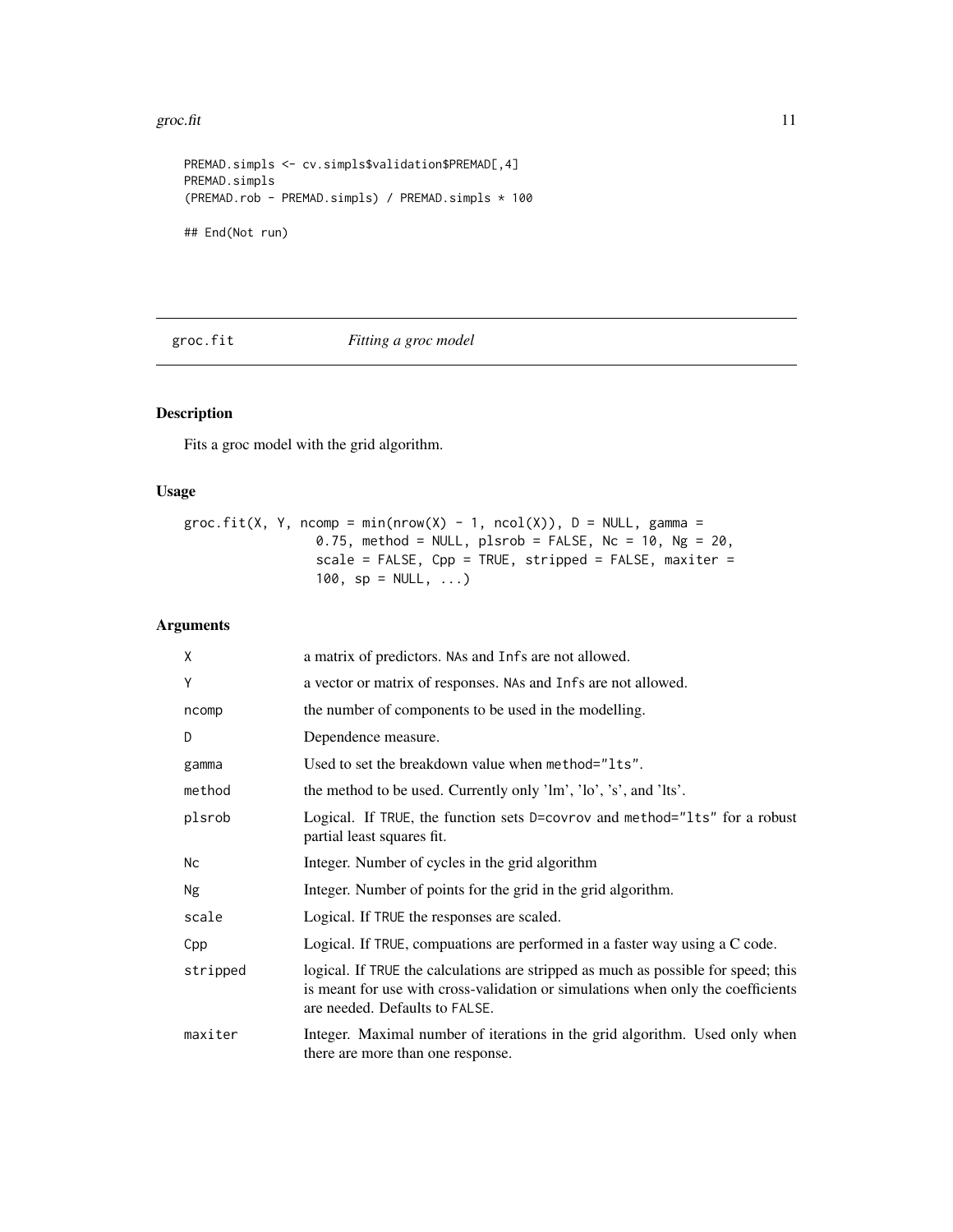| sp | A vector of smoothing parameters can be provided here. Smoothing parameters      |
|----|----------------------------------------------------------------------------------|
|    | must be supplied in the order that the smooth terms appear in the model formula. |
|    | Negative elements indicate that the parameter should be estimated, and hence     |
|    | a mixture of fixed and estimated parameters is possible. 'length $(sp)$ ' should |
|    | be equal to 'ncomp' and corresponds to the number of underlying smoothing        |
|    | parameters.                                                                      |
|    |                                                                                  |

| . | other arguments. Currently ignored. |
|---|-------------------------------------|
|   |                                     |

#### Value

| Y             | data used as response.                                                                                                                                                                                            |
|---------------|-------------------------------------------------------------------------------------------------------------------------------------------------------------------------------------------------------------------|
| fitted.values | an array of fitted values. Its element $[i, j, k]$ is the fitted value for observation i,<br>response j, and when k components are used.                                                                          |
| residuals     | an array of regression residuals. It has the same dimensions as fitted. values.                                                                                                                                   |
| Τ             | a matrix of orthogonal components (scores). Each column corresponds to a<br>component.                                                                                                                            |
| R             | a matrix of directions (loadings). Each column is a direction used to obtain the<br>corresponding component (scores).                                                                                             |
| Gobjects      | contain the objects produced by the fit of the responses on the orthogonal com-<br>ponents.                                                                                                                       |
| Hobjects      | contain the objects produced by the "Its" fit of each deflated predictors on the<br>orthogonal components. Hobjects are produced when plsrob=TRUE.                                                                |
| B             | matrix of coefficients produced by the "lm" fit of each deflated predictors on the<br>last component. B is produced when plsrob=FALSE.                                                                            |
| <b>Xmeans</b> | a vector of means of the X variables.                                                                                                                                                                             |
| Ymeans        | a vector of means of the Y variables.                                                                                                                                                                             |
| D             | Dependence measure used.                                                                                                                                                                                          |
| V             | a matrix whose columns contain the right singular vectors of the data. Com-<br>puted in the preprocessing to principal component scores when the number of<br>observations is less than the number of predictors. |
| dnnames       | dimnames of 'fitted.values'                                                                                                                                                                                       |

# Author(s)

Martin Bilodeau (<bilodeau@dms.umontreal.ca>) and Pierre Lafaye de Micheaux (<lafaye@unsw.edu.au>)

# References

Martin Bilodeau, Pierre Lafaye de Micheaux, Smail Mahdi (2015), The R Package groc for Generalized Regression on Orthogonal Components, *Journal of Statistical Software*, 65(1), 1-29, <http://www.jstatsoft.org/v65/i01/>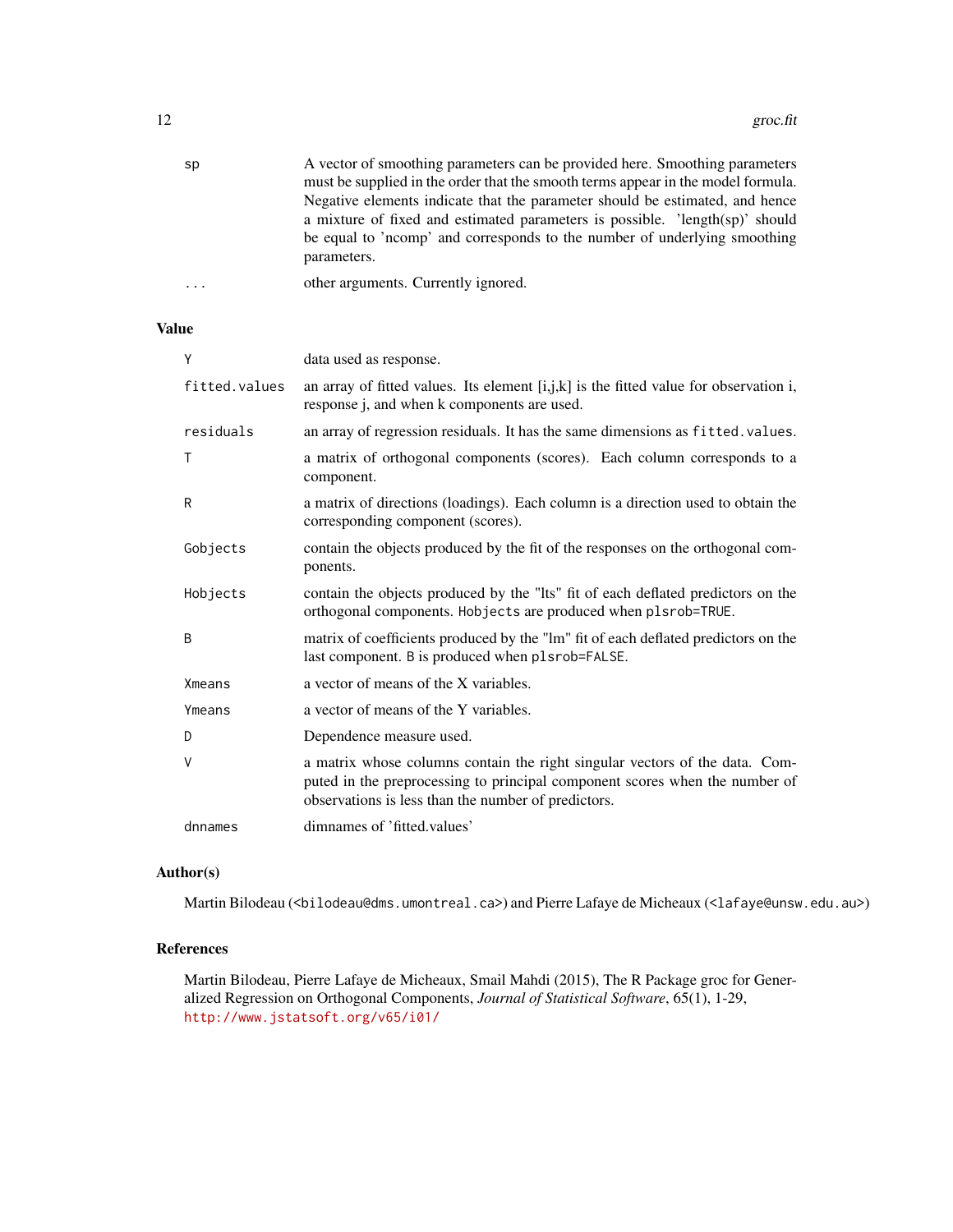<span id="page-12-1"></span><span id="page-12-0"></span>

A "stand alone" cross-validation function for groc objects.

# Usage

```
grocCrossval(object, segments = 10, segment.type = c("random",
      "consecutive","interleaved"), length.seg, trace = 15, ...)
```
#### Arguments

| object       | a groc object; the regression to cross-validate.                                                                                                                                     |
|--------------|--------------------------------------------------------------------------------------------------------------------------------------------------------------------------------------|
| segments     | the number of segments to use, or a list with segments (see below).                                                                                                                  |
| segment.type | the type of segments to use.                                                                                                                                                         |
| length.seg   | Positive integer. The length of the segments to use.                                                                                                                                 |
| trace        | if TRUE, tracing is turned on. If numeric, it denotes a time limit (in seconds).<br>If the estimated total time of the cross-validation exceeds this limit, tracing is<br>turned on. |
| $\ddotsc$    | additional arguments, sent to the underlying fit function.                                                                                                                           |

#### Details

This function performs cross-validation on a model fit by groc. It can handle models such as  $\text{groc}(Y \sim X, \ldots).$ 

Note that to use grocCrossval, the data *must* be specified with a data argument when fitting object.

If segments is a list, the arguments segment.type and length.seg are ignored. The elements of the list should be integer vectors specifying the indices of the segments.

Otherwise, segments of type segment.type are generated. How many segments to generate is selected by specifying the number of segments in segments, or giving the segment length in length.seg. If both are specified, segments is ignored.

When tracing is turned on, the segment number is printed for each segment.

#### Value

The supplied object is returned, with an additional component validation, which is a list with components

| method | equals "CV" for cross-validation.                                                  |
|--------|------------------------------------------------------------------------------------|
| pred   | an array with the cross-validated predictions.                                     |
| PRESS  | a matrix of PRESS values for models with $1, \ldots$ , normal components. Each row |
|        | corresponds to one response variable.                                              |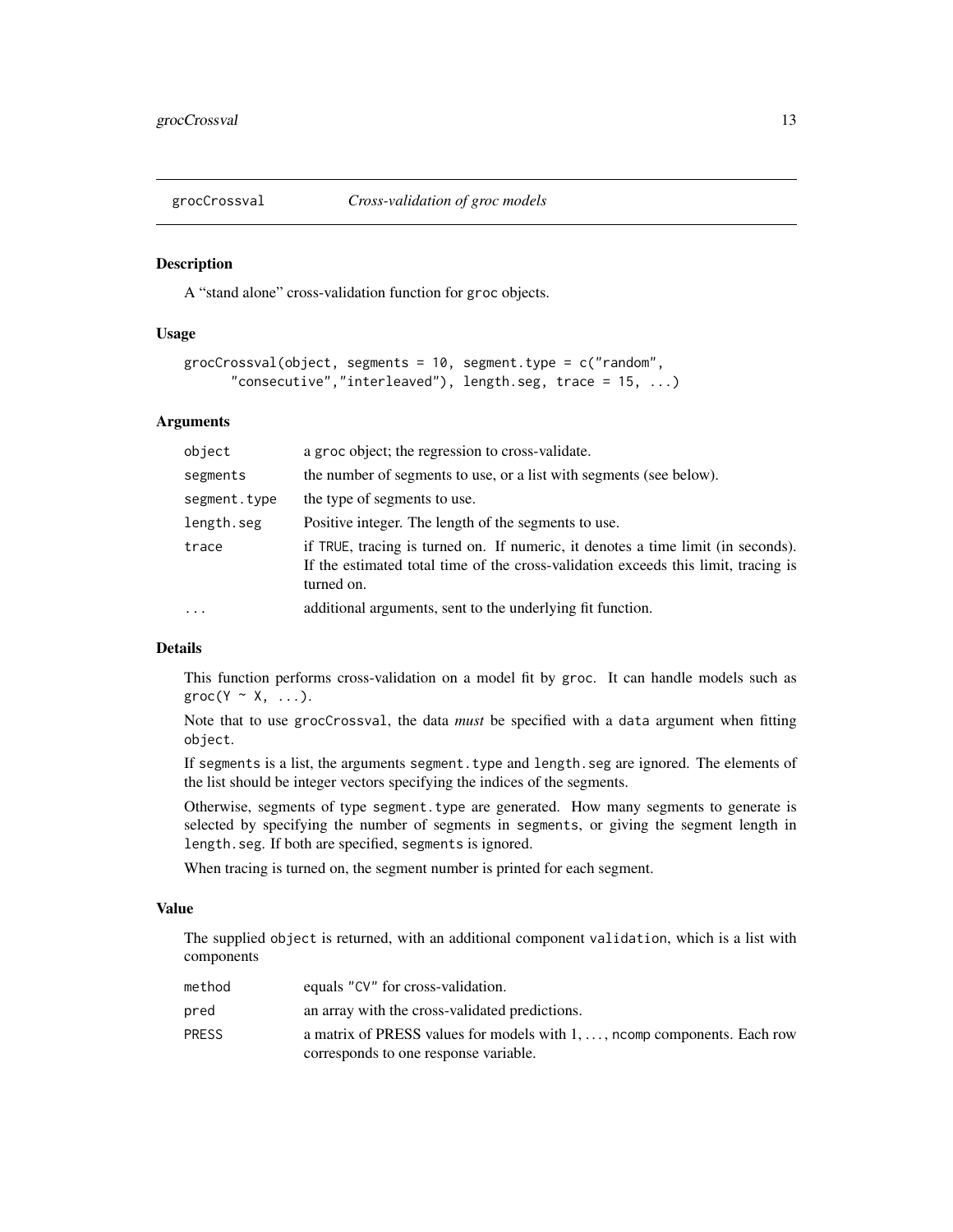<span id="page-13-0"></span>

| PREMAD   | a matrix of PREMAD values for models with 1, , noomp components. Each<br>row corresponds to one response variable.                    |
|----------|---------------------------------------------------------------------------------------------------------------------------------------|
| RMSEP    | a matrix of sqrt(PRESS/nobj) values for models with $1, \ldots$ , north components.<br>Each row corresponds to one response variable. |
| segments | the list of segments used in the cross-validation.                                                                                    |
| ncomp    | the number of components.                                                                                                             |

# Author(s)

Martin Bilodeau (<bilodeau@dms.umontreal.ca>) and Pierre Lafaye de Micheaux (<lafaye@unsw.edu.au>)

# References

Martin Bilodeau, Pierre Lafaye de Micheaux, Smail Mahdi (2015), The R Package groc for Generalized Regression on Orthogonal Components, *Journal of Statistical Software*, 65(1), 1-29, <http://www.jstatsoft.org/v65/i01/>

#### Examples

```
data(yarn,package="pls")
yarn.groc \leq groc(density \sim NIR, 6, data = yarn)
yarn.cv <- grocCrossval(yarn.groc, segments = 10)
```
yarn.cv\$validation\$PRESS yarn.cv\$validation\$PREMAD

model.frame.groc *Extract Information From a Fitted groc Model*

### Description

Functions to extract information from groc objects: the model frame, the model matrix.

#### Usage

```
## S3 method for class 'groc'
model.matrix(object, ...)
## S3 method for class 'groc'
model.frame(formula, ...)
```
#### Arguments

object, formula a groc object. The fitted model. ... other arguments sent to underlying functions.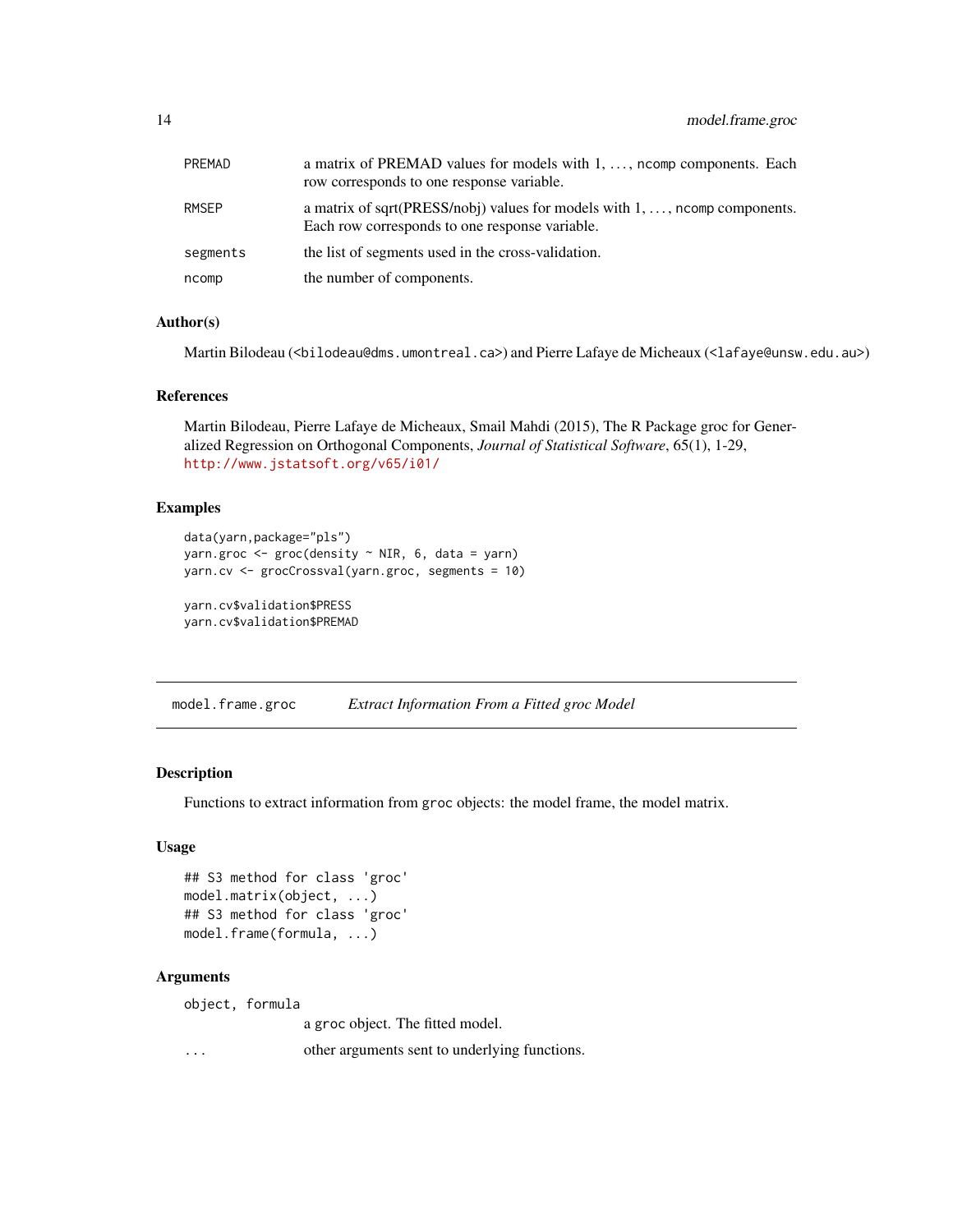#### <span id="page-14-0"></span>plot.groc that the contract of the contract of the contract of the contract of the contract of the contract of the contract of the contract of the contract of the contract of the contract of the contract of the contract of

# Details

model. frame.groc returns the model frame; i.e. a data frame with all variables necessary to generate the model matrix. See model. frame for details.

[model.matrix](#page-0-0).groc returns the (possibly coded) matrix used as  $X$  in the fitting. See model.matrix for details.

#### Value

model. frame.groc returns a data frame with all variables neccessary to generate the model matrix. model.matrix.groc returns the  $X$  matrix.

#### Author(s)

Ron Wehrens and Bjørn-Helge Mevik

#### See Also

[coef](#page-0-0), [fitted](#page-0-0), [residuals](#page-0-0), [model.frame](#page-0-0)

<span id="page-14-1"></span>plot.groc *Plot groc objects.*

#### Description

A function to plot groc objects.

#### Usage

## S3 method for class 'groc'  $plot(x, h=x$ncomp, cex=0.8, ...)$ 

#### **Arguments**

|     | A groc object.                                      |
|-----|-----------------------------------------------------|
| - h | Number of components in the model.                  |
| cex | Character expansion factor for point labels.        |
|     | Further arguments passed to internal plot function. |

# Details

If plsrob=FALSE, a plot of robust Mahalanobis distances for residuals versus robust Mahalanobis distances for components. Useful for identification of good points, vertical outliers, good and bad leverage points.

If plsrob=TRUE, the previous plot is done with another similar plot of classical Mahalanobis distances to compare the identification of the various type of points obtained by classical or robust partial least squares.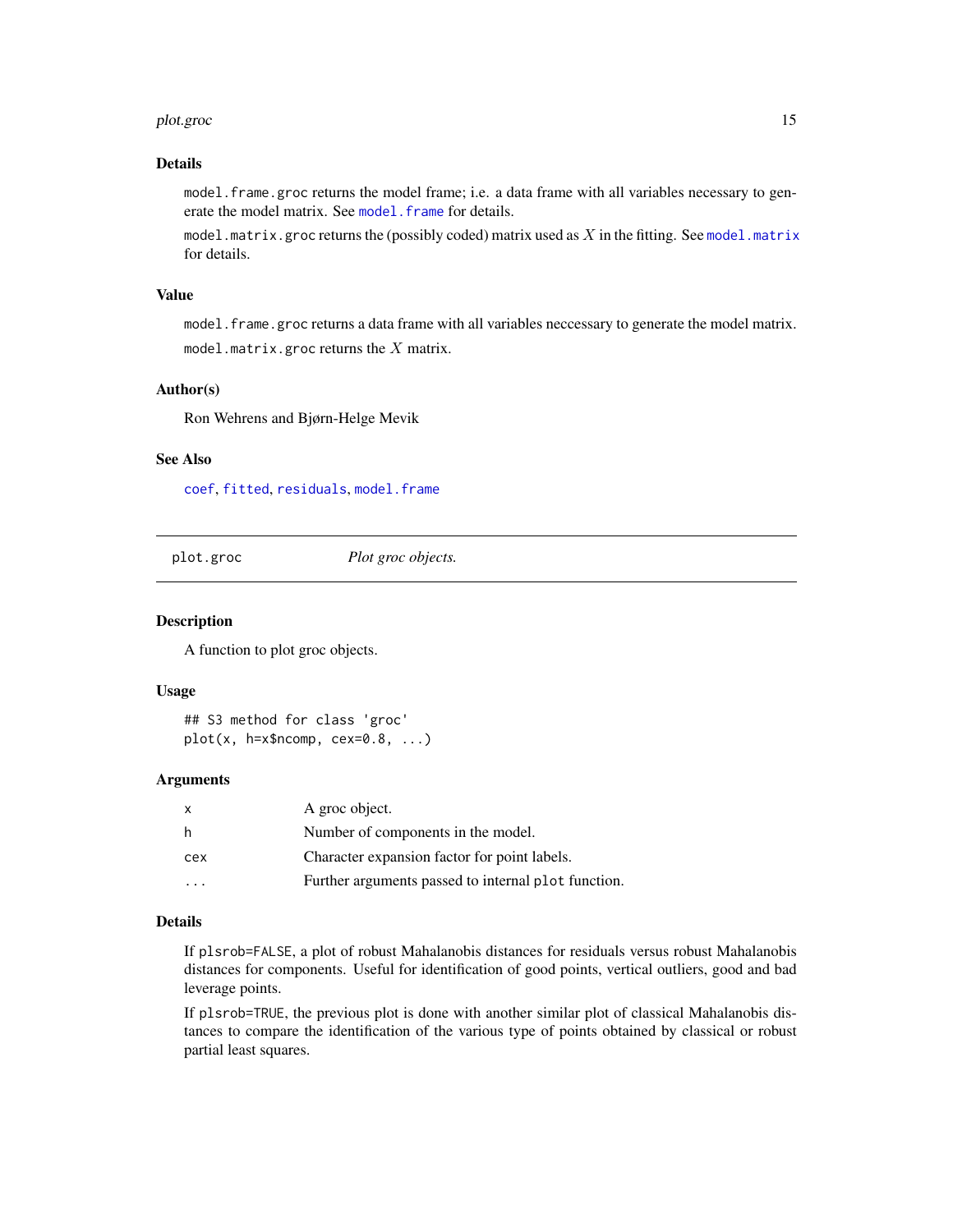<span id="page-15-0"></span>16 predict.groc

#### Author(s)

Martin Bilodeau (<bilodeau@dms.umontreal.ca>) and Pierre Lafaye de Micheaux (<lafaye@unsw.edu.au>)

# References

Martin Bilodeau, Pierre Lafaye de Micheaux, Smail Mahdi (2015), The R Package groc for Generalized Regression on Orthogonal Components, *Journal of Statistical Software*, 65(1), 1-29, <http://www.jstatsoft.org/v65/i01/>

# Examples

```
## This example takes some time:
## Not run:
data("pulpfiber",package="robustbase")
X <- as.matrix(pulpfiber[, 1:4])
Y <- as.matrix(pulpfiber[, 5:8])
data <- data.frame(X=I(X), Y=I(Y))
set.seed(55481)
out.rob <- groc(Y ~ X, data=data, plsrob=TRUE)
plot(out.rob, cex=.6)
```
## End(Not run)

predict.groc *Predict Method for groc*

# Description

Prediction for groc models. New responses or scores are predicted using a fitted model and a new matrix of observations.

#### Usage

```
## S3 method for class 'groc'
predict(object, newdata, ncomp = object$ncomp, na.action = na.pass, ...)
```
#### **Arguments**

| object    | a groc object. The fitted model                                                                          |
|-----------|----------------------------------------------------------------------------------------------------------|
| newdata   | a data frame. The new data. If missing, the training data is used.                                       |
| ncomp     | vector of positive integers. The components to use in the prediction.                                    |
| na.action | function determining what should be done with missing values in newdata. By<br>default, nothing is done. |
| .         | further arguments. Currently not used                                                                    |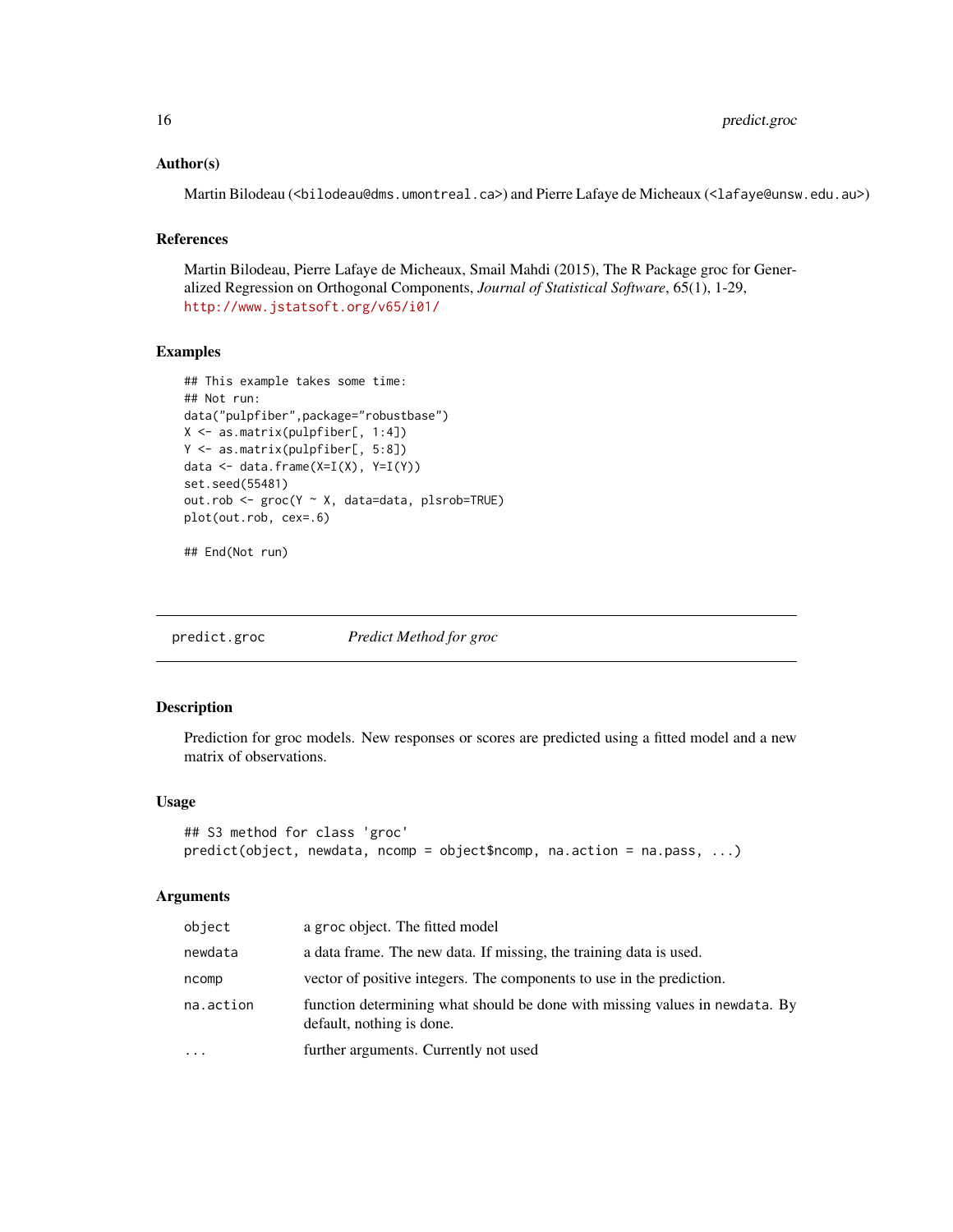#### <span id="page-16-0"></span>prim7 and the contract of the contract of the contract of the contract of the contract of the contract of the contract of the contract of the contract of the contract of the contract of the contract of the contract of the

# Value

A three dimensional array of predicted response values is returned. The dimensions correspond to the observations, the response variables and the model sizes, respectively.

#### Author(s)

Martin Bilodeau (<bilodeau@dms.umontreal.ca>) and Pierre Lafaye de Micheaux (<lafaye@unsw.edu.au>)

#### References

Martin Bilodeau, Pierre Lafaye de Micheaux, Smail Mahdi (2015), The R Package groc for Generalized Regression on Orthogonal Components, *Journal of Statistical Software*, 65(1), 1-29, <http://www.jstatsoft.org/v65/i01/>

# See Also

[plot.groc](#page-14-1)

#### Examples

```
data("wood",package="robustbase")
out <- groc(y ~ x1+x2+x3+x4+x5, ncomp=1, data=wood,D=corrob, method="lts")
predict(out)
newdata<- data.frame(x1= 0.5, x2=0.1, x3=0.4, x4=0.5, x5=0.8)
predict(out,newdata)
```
prim7 *prim7 Dataset*

#### Description

The data prim7 is a particle physics experiment analyzed by projection pursuit regression in Friedman and Stuetzle (1981). It has 7 variables on 500 observations. The data set is described in Friedman and Tukey (1974).

#### Format

This data frame contains the following columns:

- X1 First variable.
- X2 Second variable.
- X3 Third variable.
- X4 Fourth variable.
- X5 Fifth variable.
- X6 Sixth variable.
- X7 Seventh variable.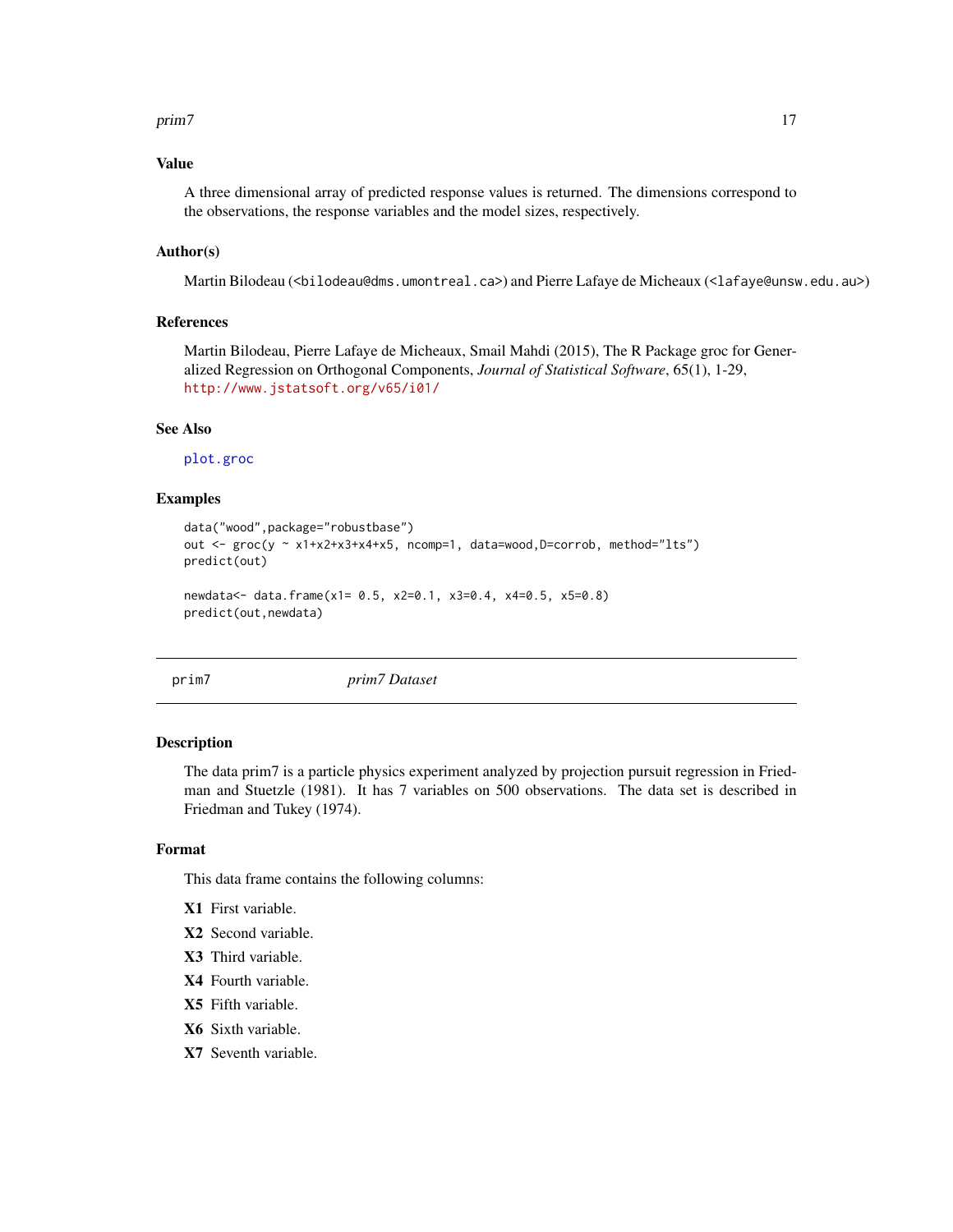# <span id="page-17-0"></span>References

Friedman and Tukey (1974), A Projection Pursuit Algorithm for Exploratory Data Analysis, *IEEE Transactions on Computers* (Volume:C-23, Issue: 9)

Friedman, Jerome H.; Stuetzle, Werner (1981), Projection pursuit regression. *J. Amer. Statist. Assoc.* 76, no. 376, 817–823.

#### Examples

data(prim7)

summary.groc *Summary and Print Methods for groc objects*

#### Description

Summary and print methods for groc objects.

# Usage

```
## S3 method for class 'groc'
summary(object, what = "validation",
        digits = 4, print.gap = 2, ...## S3 method for class 'groc'
print(x, \ldots)
```
# Arguments

| x, object | a groc object                                                              |
|-----------|----------------------------------------------------------------------------|
| what      | character, only "validation" for the moment                                |
| digits    | integer. Minimum number of significant digits in the output. Default is 4. |
| print.gap | Integer. Gap between coloumns of the printed tables.                       |
| $\cdots$  | Other arguments sent to underlying methods.                                |

# Details

If what is "validation", the cross-validated PRESS, RPEMAD and RMSEPs (if available) are given.

# Value

print.groc return the object invisibly.

#### Author(s)

P. Lafaye de Micheaux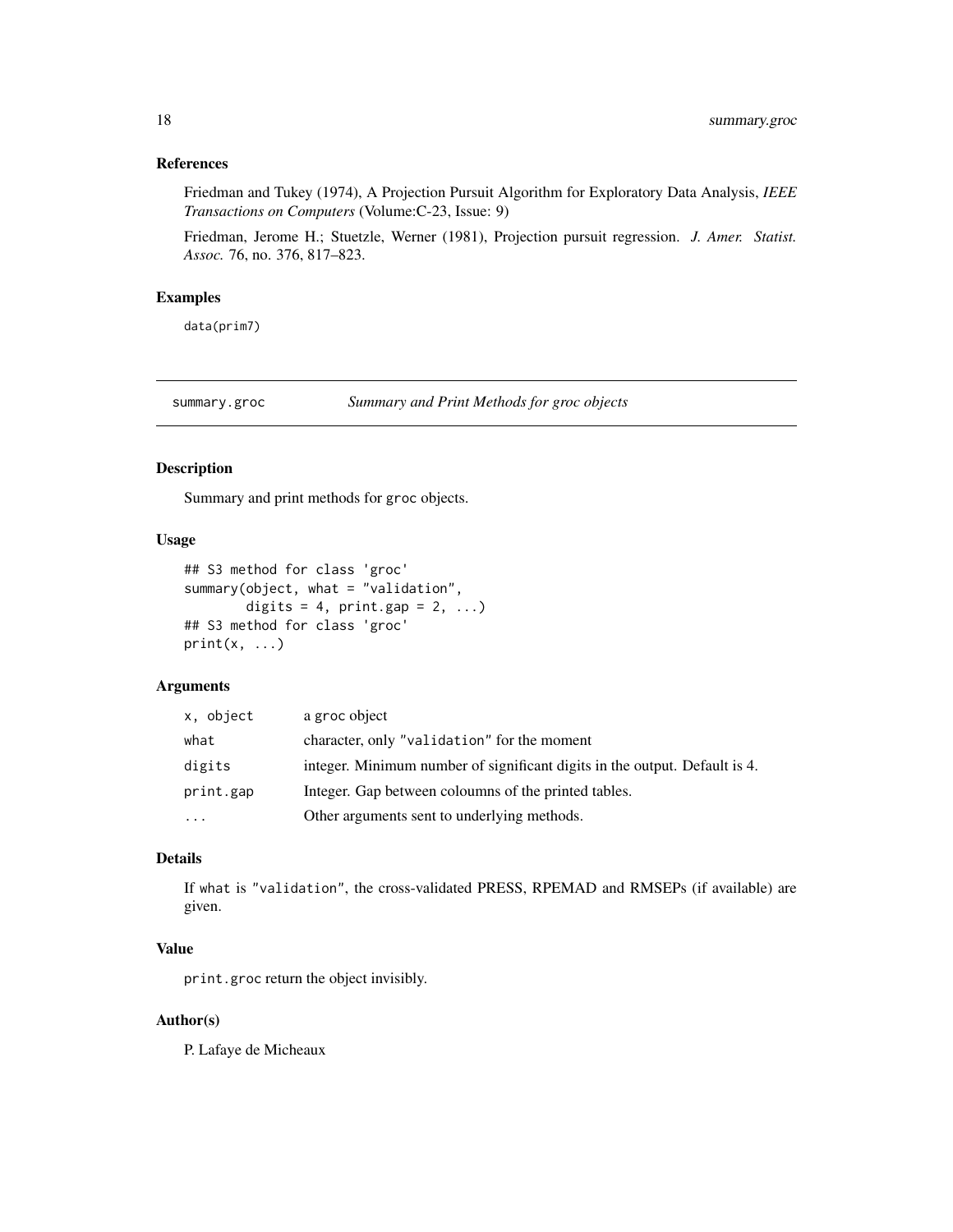# <span id="page-18-0"></span>summary.groc 19

# References

Martin Bilodeau, Pierre Lafaye de Micheaux, Smail Mahdi (2015), The R Package groc for Generalized Regression on Orthogonal Components, *Journal of Statistical Software*, 65(1), 1-29, <http://www.jstatsoft.org/v65/i01/>

#### See Also

[groc](#page-4-1), [grocCrossval](#page-12-1)

```
data("yarn",package="pls")
yarn.groc <- groc(density ~ NIR, 6, data = yarn)
yarn.cv <- grocCrossval(yarn.groc, segments = 10)
print(yarn.groc)
summary(yarn.cv)
```